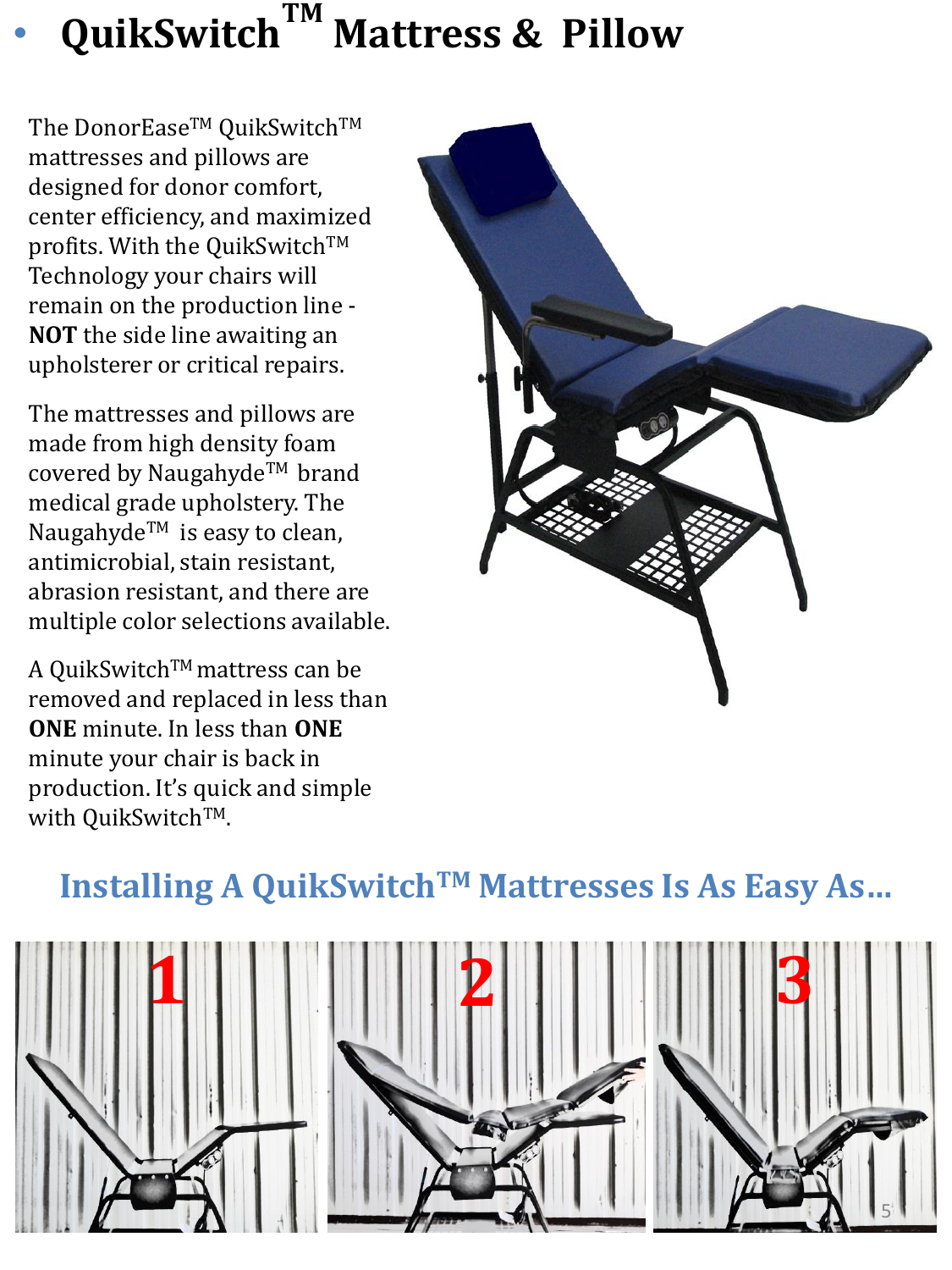## • **QuikSwitchTM Color Options**